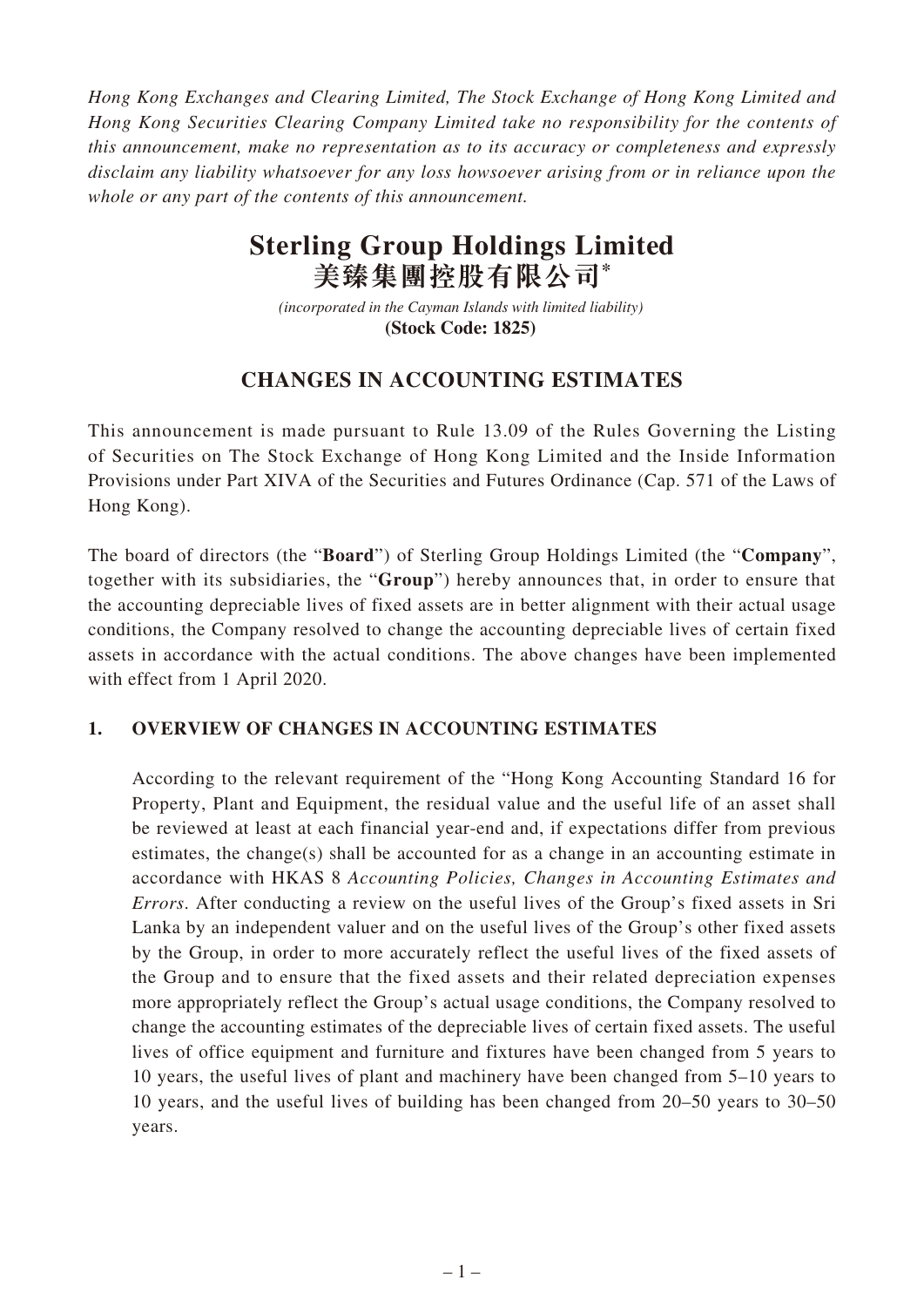#### **2. PARTICULARS OF CHANGES IN ACCOUNTING ESTIMATES**

The Company changed the depreciable lives of certain fixed assets, particulars of which are as follow:

| <b>Category of fixed assets</b> | <b>Depreciable lives</b><br>before the changes | <b>Depreciable lives</b><br>after the changes |
|---------------------------------|------------------------------------------------|-----------------------------------------------|
| <b>Buildings</b>                | $20 - 50$ years                                | $30 - 50$ years                               |
| Office equipment                | 5 years                                        | 10 years                                      |
| Furniture and fixtures          | 5 years                                        | 10 years                                      |
| Plant and machinery             | $5-10$ years                                   | 10 years                                      |

#### **3. REASONS FOR THE CHANGE**

The directors of the Company believed that the revised useful lives will reflect better the actual usage conditions of the fixed assets, which in turn gives rise to a better accounting of the depreciation, which will assist the Company's management and investors to keep abreast of the value of the fixed assets and provide more accurate and appropriate information to the users of the consolidated financial statements of the Group.

### **4. EXPECTED FINANCIAL IMPACT OF CHANGES IN ACCOUNTING ESTIMATES ON THE COMPANY**

The above changes have been implemented with effect from 1 April 2020. The changes in depreciable lives of certain fixed assets are considered as changes in accounting estimates and are to be accounted for prospectively without retrospective adjustment. Therefore, such changes will not have any impact on the Group's financial statements for previous years. Based on the existing information, in accordance with the calculations under Hong Kong Financial Reporting Standards, the above changes in accounting estimates are expected to decrease the depreciation expenses of the Group for the year ending 31 March 2021 by approximately HK\$5.0 million (out of which approximately HK\$4.5 million relating to fixed assets in Sri Lanka), which are also expected to affect the profit/(loss) of the Group for the year ending the year ending 31 March 2021. The Company's auditor, Messrs BDO Limited, will perform interim review and audit for the consolidated financial statements of the Group for the period ending 30 September 2020 and the year ending 31 March 2021 respectively which include these changes in accounting estimates.

The expected impact on the depreciation and profit/(loss) arising from the above changes in accounting estimates is only a preliminary assessment by the Company based on the information currently available, which has not been reviewed or audited by the Company's auditor.